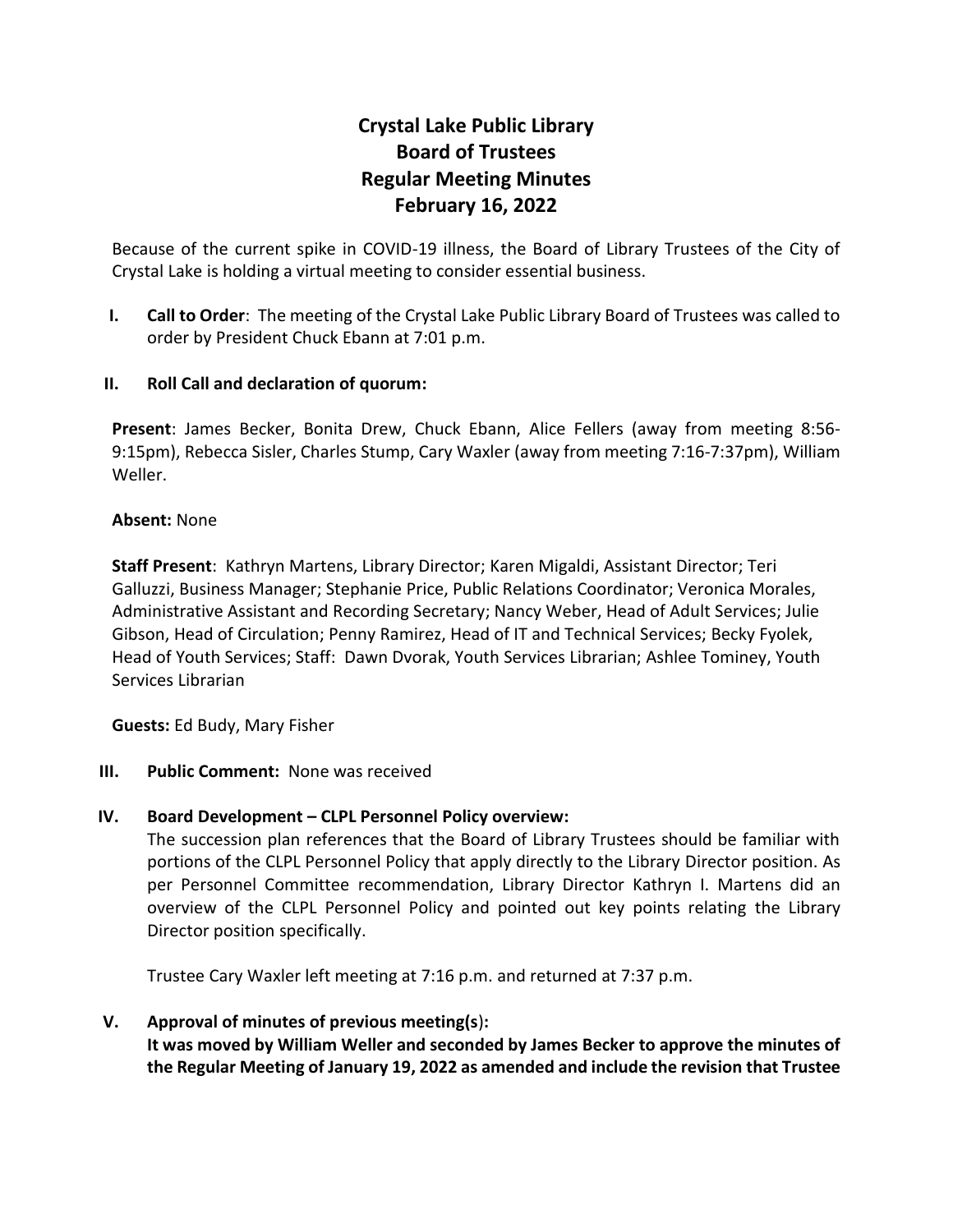**Alice Fellers requested under XI. Board Discussion, last paragraph, end of first sentence, add "of collection or the library risks losing some of the funds."**

**ROLL CALL:**

**Aye: James Becker, Chuck Ebann, Bonita Drew, Alice Fellers, Rebecca Sisler, Charles Stump, Cary Waxler, William Weller Absent: None Nay: None Abstain: None Motion Passed**

**It was moved by William Weller and seconded by Rebecca Sisler to approve the minutes of the Special Meeting of January 26, 2022 as presented.**

#### **ROLL CALL:**

**Aye: James Becker, Chuck Ebann, Bonita Drew, Alice Fellers, Rebecca Sisler, Charles Stump, Cary Waxler, William Weller Absent: None Nay: None Abstain: None Motion Passed**

## **VI. Committee and Board Member Reports:**

Minutes for the following Board Committee Meetings were included in the packet:

- Facilities, January 10, 2022
- Finance, January 17, 2022
- Planning/PR, February 2, 2022
- Personnel, February 3, 2022

Trustee Waxler reported that the Facilities Committee is currently working with Engberg Anderson to bid the replacement of the condenser unit on the 1995 building. He also reported that the elevator has a failing valve that is scheduled for repair at the end of March. The elevator will be shut down for a week for the repair.

Library Director Kathryn I. Martens reported that the Library received a \$36,000 check from the insurance claim submitted on the water main leak towards the end of November 2021. Thanks to Karen Migaldi, Assistant Director, for timeline and documentation, Jim Horan, Building Maintenance Manager, and Stephanie Price, PR Coordinator, for photos recording the whole event, and Teri Galluzzi, Business Manager, for submitting the claim with that documentation.

Trustee Fellers reminded the Library Board, as per the Bylaws, that it is the responsibility of the Governance Committee to conduct Board candidate interviews and forward a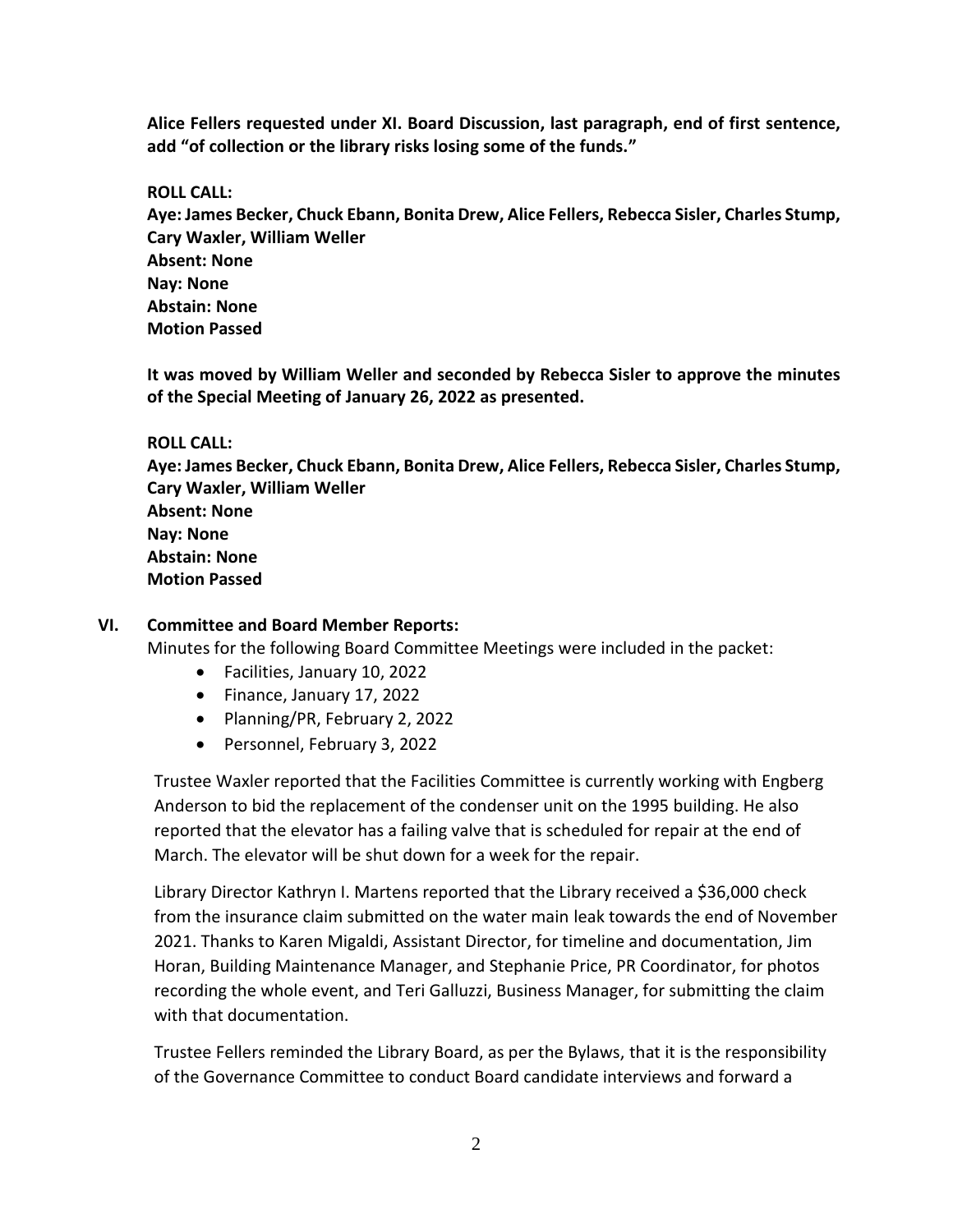recommendation to the Mayor to appoint a candidate. The Governance Committee will be conducting Board candidate interviews on Monday, February 28, 2022 at 5 pm.

Trustee Stump reported attending the February 1, 2022 City Council meeting dressed as a penguin and accompanied by Youth Services Librarians Seanine Brady and Ashlee Tominey to promote Harry Potter Week and the Winter Reading Program. He also reported he will be attending the 2022 Illinois Library Association Legislative Meet-ups via Zoom. This series of legislative events provides an opportunity to meet with your legislators and hear their thoughts firsthand about issues affecting libraries in your area.

Trustee Sisler reported that she will be attending PLA 2022 in Portland, Oregon March 23- 25. She mentioned that Nancy Weber, Head of Adult Services will also be attending PLA 2022.

Trustee Drew remarked on the amazing job done with the Library Lovers Expedition Program by Public Relations Coordinator Stephanie Price along with Youth Services Librarian Seanine Brady.

Trustees Ebann, Stump, Drew, Fellers and Library Director Kathryn I. Martens attended the Crystal Lake Chamber's State of the Community Luncheon on Friday, February 4, 2022.

### **VII. Financial Reports: It was moved by Cary Waxler and seconded by Charles Stump to approve the FY 21/22 Financial Reports as of January 31, 2022.**

**ROLL CALL: Aye: James Becker, Chuck Ebann, Bonita Drew, Alice Fellers, Rebecca Sisler, Charles Stump, Cary Waxler, William Weller Absent: None Nay: None Abstain: None Motion Passed**

**VIII. Approval of Disbursements: It was moved by Charles Stump and seconded by Rebecca Sisler to approve the Regular Disbursements for February 2022 in the amount of \$373,392.35, as follows:**

| <b>FUND</b>                      | <b>TOTAL</b> |
|----------------------------------|--------------|
| <b>OPERATING</b>                 | 124,155.37   |
|                                  | 197,252.77   |
| <b>IMRF/FICA</b>                 | 36,865.16    |
| <b>CONSTRUCTION &amp; REPAIR</b> | 6,790.61     |
| <b>PER CAPITA GRANT</b>          | 8,304.98     |
| <b>GIFT &amp; MEMORIAL</b>       | 23.46        |
| <b>GRAND TOTAL</b>               | 373,392.35   |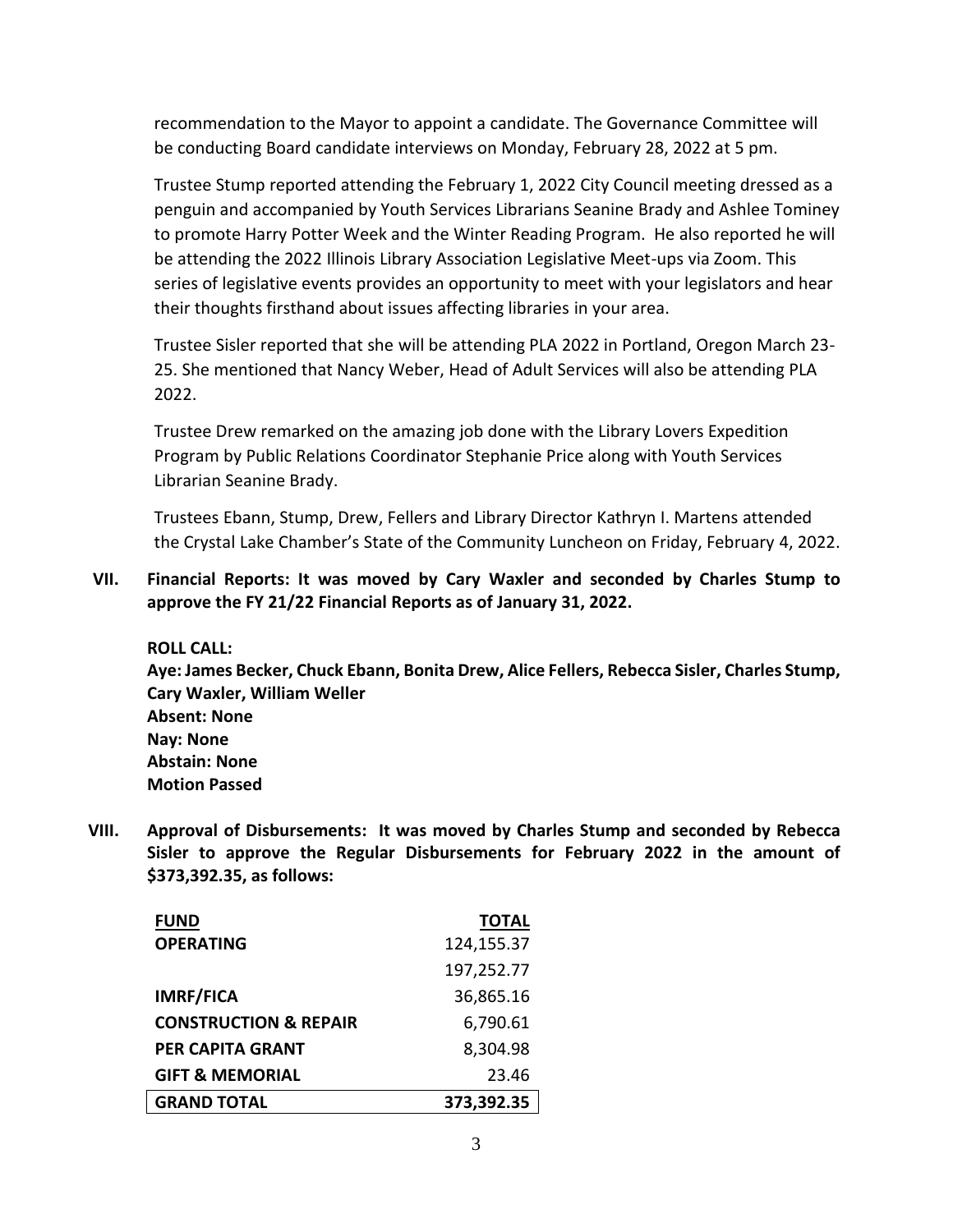**ROLL CALL:**

**Aye: James Becker, Chuck Ebann, Bonita Drew, Alice Fellers, Rebecca Sisler, Charles Stump, Cary Waxler, William Weller Absent: None Nay: None Abstain: None Motion Passed**

- **IX. Communications:** Library Director Kathryn I. Martens provided the Library Board with RAILS Strategic Plan (2022-2025).
- **X. Board Action**
	- **A. Strategic Plan extension – recommendation from Planning/PR Committee It was moved by William Weller and seconded by James Becker to approve the Crystal Lake Public Library Strategic Plan extension – 2019-2022 as recommended by the Planning/PR Committee.**

**ROLL CALL:**

**Aye: James Becker, Chuck Ebann, Bonita Drew, Alice Fellers, Rebecca Sisler, Charles Stump, Cary Waxler, William Weller Absent: None Nay: None Abstain: None Motion Passed**

**B. Communications Plan 2022 – recommendation from Planning/PR Committee It was moved by William Weller and seconded by Rebecca Sisler to approve the 2022 Communications Plan.**

**ROLL CALL: Aye: James Becker, Chuck Ebann, Bonita Drew, Alice Fellers, Rebecca Sisler, Charles Stump, Cary Waxler, William Weller Absent: None Nay: None Abstain: None Motion Passed**

**C. Succession Plan – recommendation from Personnel Committee It was moved by William Weller and seconded by Bonita Drew to approve the Crystal Lake Public Library Succession Plan as recommended by the Personnel Committee.**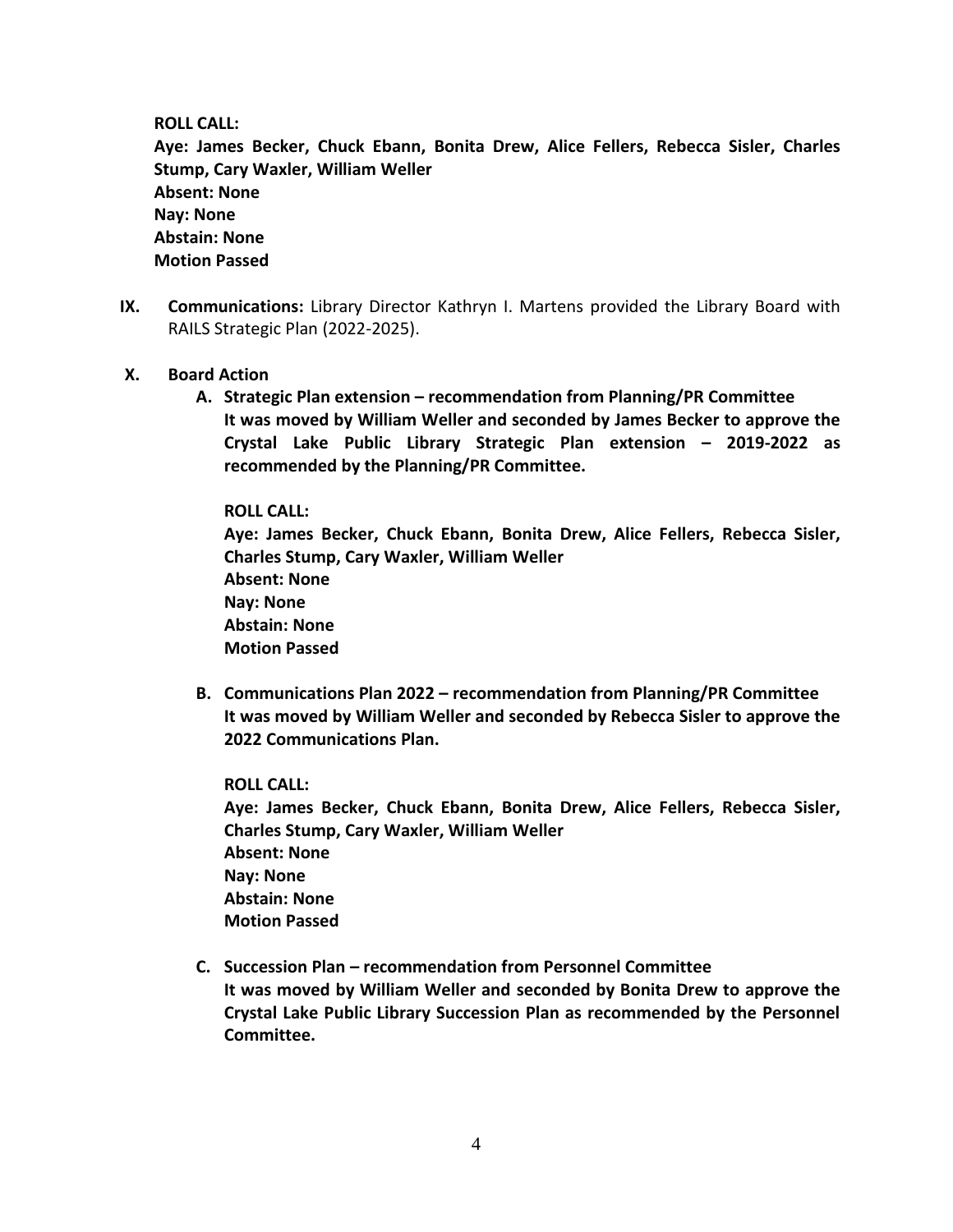**ROLL CALL:**

**Aye: James Becker, Chuck Ebann, Bonita Drew, Alice Fellers, Rebecca Sisler, Charles Stump, Cary Waxler, William Weller Absent: None Nay: None Abstain: None Motion Passed**

**D. Educational Assistance request – recommendation from Personnel Committee It was moved by William Weller and seconded by Charles Stump to approve the request for tuition reimbursement from Kathryn Meyers and reimburse 50% of one 3 credit course at UWM for the spring 2022 semester, up to a maximum of \$995, upon completion of the course and submission of required paperwork.**

#### **ROLL CALL:**

**Aye: James Becker, Chuck Ebann, Bonita Drew, Alice Fellers, Rebecca Sisler, Charles Stump, Cary Waxler, William Weller Absent: None Nay: None Abstain: None Motion Passed**

**E. Executive Director selection process – recommendation from Personnel Committee**

**It was moved by William Weller and seconded by Cary Waxler to approve the recommendation from the Personnel Committee that going forward discussions with John Keister regarding candidates for Executive Director should include the full Board and be conducted at special meetings of the Board.**

#### **ROLL CALL:**

**Aye: James Becker, Chuck Ebann, Bonita Drew, Alice Fellers, Rebecca Sisler, Charles Stump, Cary Waxler, William Weller Absent: None Nay: None Abstain: None Motion Passed**

Trustee Alice Fellers left meeting at 8:56 p.m.

#### **F. Mask Policy**

**It was moved by Cary Waxler and seconded by Charles Stump to approve the recommendation from the Library Director regarding masks as written regarding both, the Public section and the Staff section:**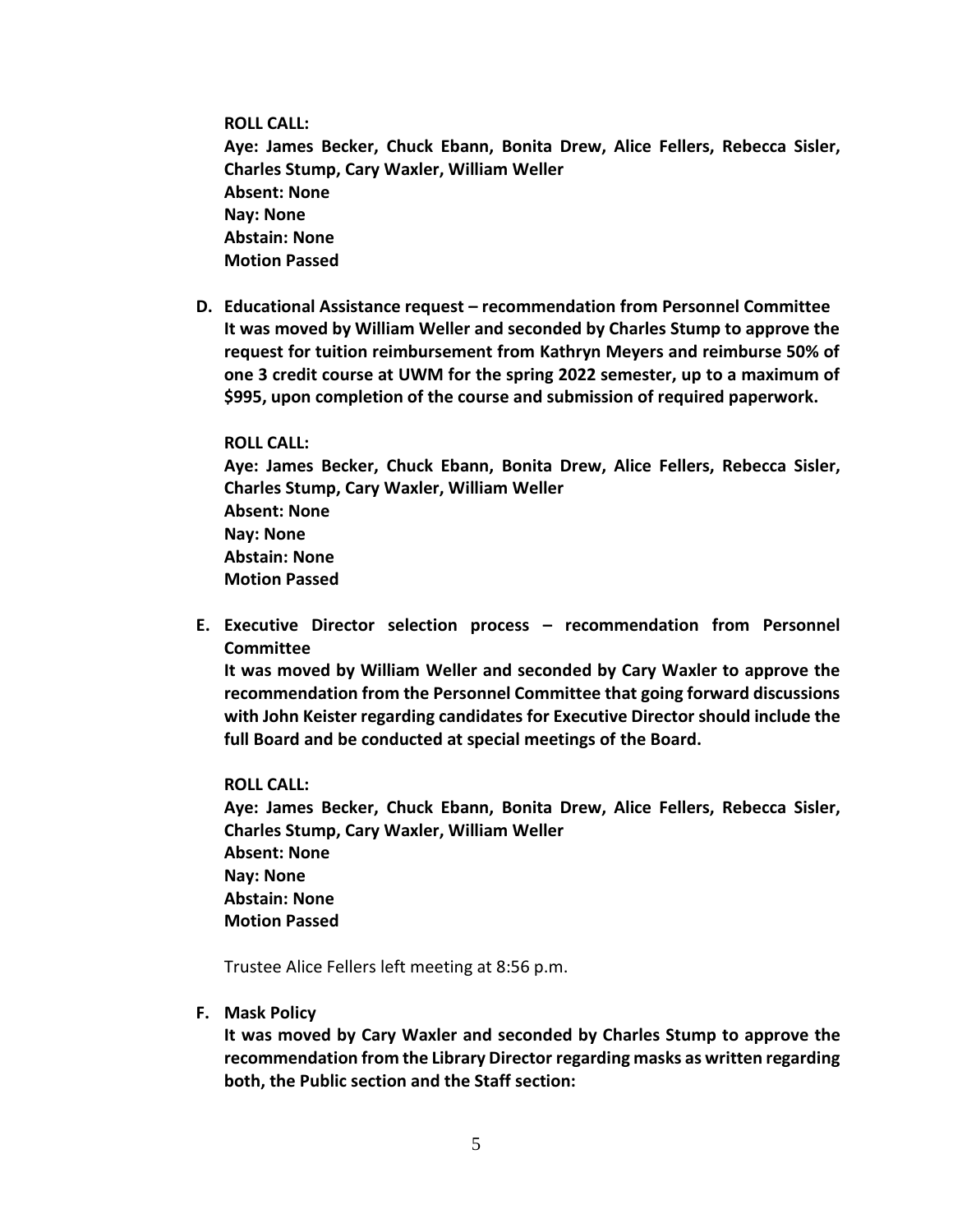- **1. Public – CLPL will comply with the Governor's action related to requiring or not requiring that masks be worn indoors. When the Governor lifts the indoor mask mandate, masks will be recommended, but not required.**
- **2. Staff – having enough healthy staff to provide quality public library services 68 hours, 7 days a week is the goal. With that goal in mind, the Library Director, along with the Library Management Team, will continue to monitor the changing pandemic conditions, transmission rating of McHenry County, CDC and IDPH guidance, and levels of staff absent due to COVID and make appropriate, timely decisions on when and where staff need to wear masks inside the Library.**

#### **ROLL CALL:**

**Aye: James Becker, Chuck Ebann, Bonita Drew, Rebecca Sisler, Charles Stump, Cary Waxler, William Weller Absent: None Nay: None Abstain: None Motion Passed**

#### **XI. Board discussion**

**A. Nonresident services – recent legislation & Inter-Governmental Agreements (IGAs)**

Assistant Library Director Karen Migaldi provided information on current nonresident services, legislation and Inter-Governmental Agreements (IGAs).

Trustee Fellers returned to meeting at 9:15 p.m.

Becky Fyolek, Head of Youth Services, and YS Librarians, have been working with District 47 on a possible Inter-Governmental Agreement that would provide limited access cards to D47 students in unserved areas who do not qualify for the Cards for Kids program.

The requirement of an IGA is that the Library receive either money or in-kind services comparable to the cost of the access the Library would provide to nonresident students. Library Board members expressed interest in pursuing the IGA with D47. The Library Board would also like to see an IGA with D155 pursued.

Trustee Fellers expressed she really enjoyed visiting the participating Libraries Lovers Expedition libraries. Trustee Fellers requested that Board meeting recordings be posted on the CLPL website and the Library's YouTube channel for the public to watch. Assistant Director Karen Migaldi said that early in COVID and Zoom meetings, the Board virtual meetings were posted out of caution, but the Library is not required to post or permanently retain these recordings. Assistant Director Migaldi also added that if recent